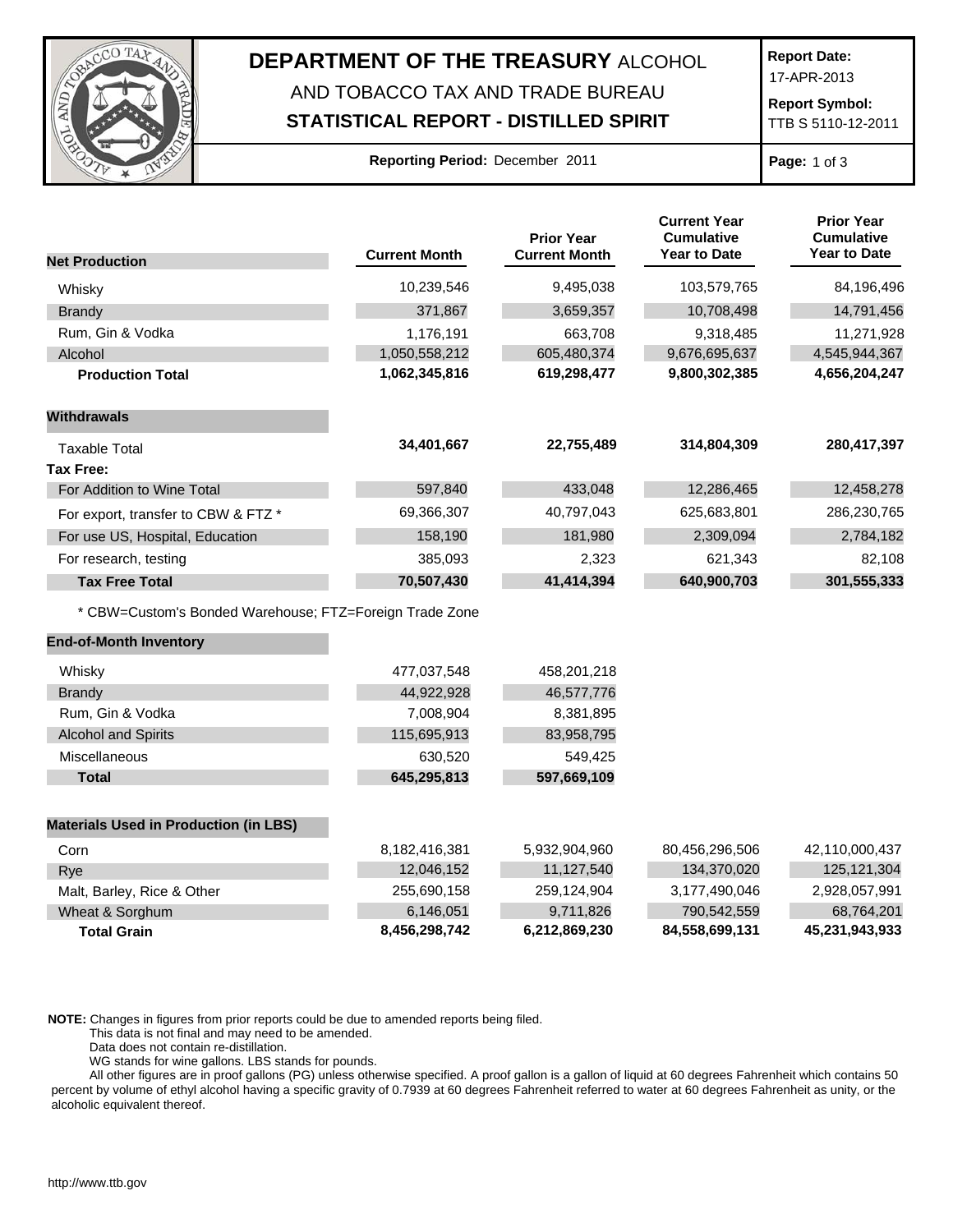## **STATISTICAL REPORT - DISTILLED SPIRIT** TTB S 5110-12-2011 **Page:** 2 of 3

| <b>Bottled For Domestic Use (in WG)</b>         | <b>Current Month</b> | <b>Prior Year</b><br><b>Current Month</b> | <b>Current Year</b><br><b>Cumulative</b><br><b>Year to Date</b> | <b>Prior Year</b><br><b>Cumulative</b><br><b>Year to Date</b> |
|-------------------------------------------------|----------------------|-------------------------------------------|-----------------------------------------------------------------|---------------------------------------------------------------|
| Whisky                                          | 5,431,607            | 4,918,755                                 | 74,381,035                                                      | 71,452,476                                                    |
| <b>Brandy</b>                                   | 1,846,161            | 982,212                                   | 17,204,112                                                      | 17,214,809                                                    |
| Imported Rum: Puerto Rican                      | 2,691,667            | 2,071,107                                 | 34,695,777                                                      | 34,974,214                                                    |
| Virgin Islands                                  | 445,915              | 386,833                                   | 6,200,520                                                       | 5,856,206                                                     |
| Others                                          | 267,103              | 276,634                                   | 3,676,015                                                       | 4,580,030                                                     |
| Gin                                             | 965,467              | 1,104,634                                 | 15,271,092                                                      | 15,286,445                                                    |
| Vodka                                           | 8,101,718            | 7,790,387                                 | 114,581,641                                                     | 108,793,826                                                   |
| Cordials                                        | 3,159,932            | 3,282,674                                 | 53,140,229                                                      | 50,893,784                                                    |
| Cocktails                                       | 439,166              | 405,220                                   | 7,138,194                                                       | 6,471,094                                                     |
| Tequila                                         | 988,741              | 835,748                                   | 17,735,871                                                      | 17,112,611                                                    |
| Alcohol, Neutral Spirits & Miscellaneous        | 715,801              | 847,382                                   | 12,534,115                                                      | 10,587,074                                                    |
| <b>Non-Whisky Total</b>                         | 19,621,671           | 17,982,831                                | 282,177,566                                                     | 271,770,093                                                   |
| <b>Total Whisky &amp; Non-Whisky</b>            | 25,053,278           | 22,901,586                                | 356,558,601                                                     | 343,222,569                                                   |
| <b>Bottled in Bond for Domestic Use (in WG)</b> |                      |                                           |                                                                 |                                                               |
| Total                                           | 23,154               | 15,760                                    | 356,254                                                         | 239,762                                                       |
| <b>Bottled for Export (in WG)</b>               |                      |                                           |                                                                 |                                                               |
| Whisky                                          | 1,039,160            | 1,330,986                                 | 21,541,485                                                      | 21,216,350                                                    |
| Brandy, Cordials, Cocktails & Miscellaneous     | 196,159              | 93,074                                    | 2,364,466                                                       | 1,840,473                                                     |
| Rum, Gin, Vodka, Tequila & Alcohol              | 203,104              | 243,194                                   | 3,703,252                                                       | 4,116,296                                                     |
| <b>Total</b>                                    | 1,438,423            | 1,667,254                                 | 27,609,203                                                      | 27, 173, 119                                                  |
| <b>Grand Total</b>                              | 26,514,855           | 24,584,600                                | 384,524,058                                                     | 370,635,450                                                   |
| <b>Spirits Dumped to Processing</b>             |                      |                                           |                                                                 |                                                               |
| Alcohol and Neutral Spirits                     | 6,651,565            | 6,924,820                                 | 97,241,179                                                      | 100,276,165                                                   |
| Imported Whisky                                 | 1,926,674            | 1,733,728                                 | 23,879,307                                                      | 25,416,464                                                    |
| Domestic Whisky                                 | 4,516,581            | 4,403,218                                 | 69,681,976                                                      | 62,237,686                                                    |
| <b>Brandy</b>                                   | 1,495,467            | 1,099,657                                 | 16,135,706                                                      | 15,989,613                                                    |
| Imported Rum: Puerto Rican                      | 2,191,810            | 1,596,440                                 | 26,809,278                                                      | 27,165,024                                                    |
| Virgin Islands                                  | 592,426              | 645,198                                   | 8,831,865                                                       | 10,745,372                                                    |
| <b>Others</b>                                   | 383,032              | 330,531                                   | 5,656,371                                                       | 5,475,674                                                     |
| Gin                                             | 1,161,395            | 1,094,656                                 | 14,460,089                                                      | 14,353,859                                                    |
| Vodka                                           | 2,073,695            | 1,738,476                                 | 28,319,930                                                      | 17,061,458                                                    |
| Cordials, Cocktails & Miscellaneous             | 575,319              | 429,053                                   | 7,531,623                                                       | 6,734,138                                                     |
| Tequila                                         | 1,104,059            | 856,437                                   | 15,563,316                                                      | 15,295,268                                                    |
| <b>Total</b>                                    | 22,672,023           | 20,852,214                                | 314,110,640                                                     | 300,750,721                                                   |
| <b>Other Ingredients Mixed with Spirits</b>     |                      |                                           |                                                                 |                                                               |
| Wine                                            | 430,590              | 425,893                                   | 7,029,362                                                       | 9,160,890                                                     |
| <b>Alcohol Flavoring Materials</b>              | 306,412              | 221,290                                   | 3,571,518                                                       | 3,389,014                                                     |

**NOTE:** Changes in figures from prior reports could be due to amended reports being filed.

This data is not final and may need to be amended.

Data does not contain re-distillation.

WG stands for wine gallons. LBS stands for pounds.

All other figures are in proof gallons (PG) unless otherwise specified. A proof gallon is a gallon of liquid at 60 degrees Fahrenheit which contains 50 percent by volume of ethyl alcohol having a specific gravity of 0.7939 at 60 degrees Fahrenheit referred to water at 60 degrees Fahrenheit as unity, or the alcoholic equivalent thereof.